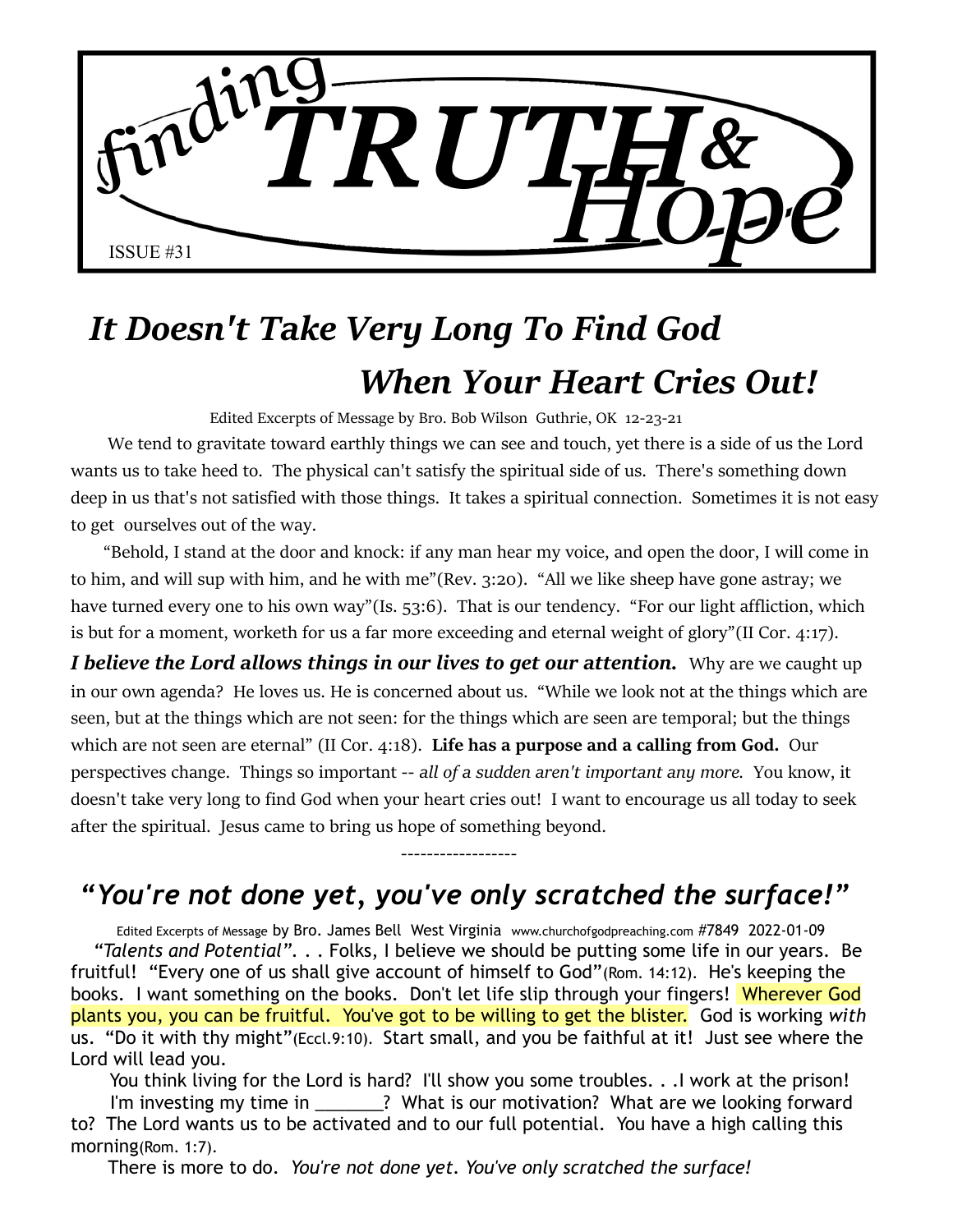### *Be Faithful - Be Connected*

Edited excerpts of message by Bro. Marty Clevenger Guthrie, OK [www.churchofgodpreaching.com](http://www.churchofgodpreaching.com/) #7372 2021-05-28 None of the things done in the Bible was man's ability! Think about Daniel and the connection that he kept with God. *There's something about being faithful that will bring fruit into your life. Prayers mean something.* Do you believe that prayers matter? Pray. It is a worthy talent!

 You're not a "nothing person." There is something for everyone to do. The question is, do you have a talent? *We know you do!* It is important that we do something with that talent. The good Samaritan -- God put somebody in his path. He was faithful to God. He was faithful to his own conscience. That's what God was calling to be done -- love your neighbor as yourself. Do you think there may have been a friendship made there?

 God needs you to give it all to Him! That's the only way we can do anything – Put Jesus first. Do you believe that God is still leading people in 2021? Or, is that a thing of the past? Is God calling you to do something? Is God calling for consecration? He says, "I'll open the seas; cool down the furnace; just be faithful."

 *" I came down from heaven, not to do mine own will, but the will of Him that sent me"(*John 6:38). When he was crossing the Irish Channel one dark starless night, says Dr. F. B. Meyer, he stood on the deck by the Captain and asked him,"How do you know Hollyhead Harbor on such a dark night as this?" He said, "You see those three lights? Those three must line up behind each other as one, and when we see them so united we know the exact position of the harbor's mouth."

 *When we want to know God's will* there are three things which always concur: the inward impulse, the Word of God, and the trend of circumstances! God in the heart, impelling you forward; God in the Book, corroborating whatever He says in the heart; and God in circumstances, which are always indicative of His will. *Never start until these three things agree.* 

 *Stand still at the cross-roads ready to walk or run, and you will not be kept waiting long. -- Springs in the Valley* --

 *"The LORD is good unto them that wait for Him, to the soul that seeketh Him. It is good that a man should both hope and quietly wait for the salvation of the LORD"(Lamentations 3:25,26).*

It is easier to work than to wait. It is often more important to wait than to work. *We can trust God to do the needed working while we are waiting;* but if we are not willing to wait, and insist upon working while He would have us be still, we may interfere with the effective and triumphant working that He would do in our behalf. *Our waiting may be the most difficult thing we can do; it may be the severest test that God can give us.*

 Oswald Chambers has said truly: "One of the greatest strains in life is the strain of *waiting for God.* God takes the saint like a bow which He stretches; we get to a certain point and say *I cannot stand any more;* but God goes on stretching. He is not aiming at our mark, but at His own, and the patience of the saints is that we hold on until He lets the arrow fly straight to His goal. If we are willing to remember God's call and assurance, there need be no strain at all while we are waiting." The "stretched bow" time may be a time of unbroken rest for us as we "rest in the LORD, and wait patiently for Him"(Psalm 37:7). The same section of the Valley --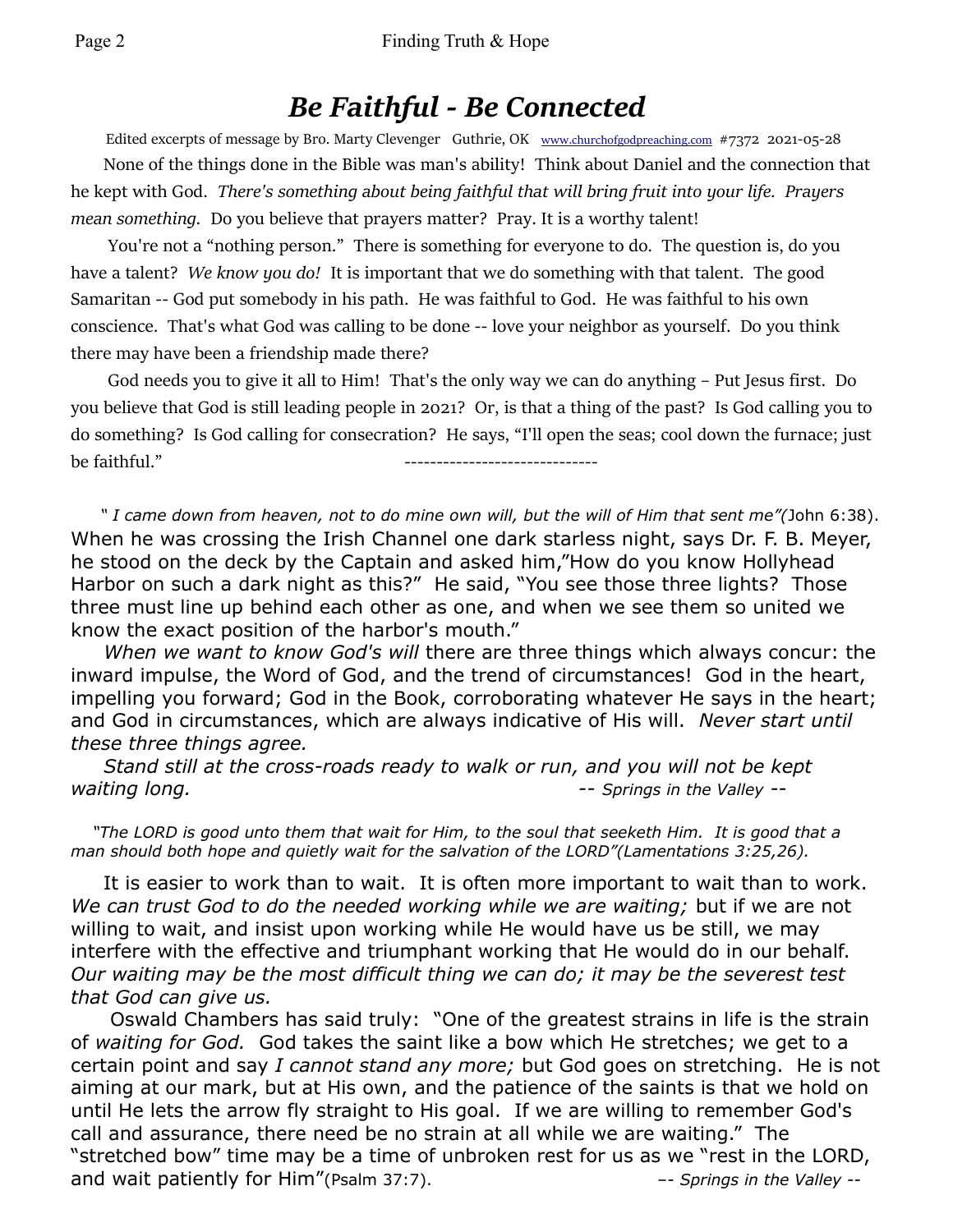#### *"Christ in you, the hope of glory"(Colossians 1:27).*

 The greatest thing that any of us do is not to live for Christ, but to live Christ. What is holy living? It is Christ life. It is not to be Christians -- but Christ-ones. It is not to try to do or be some great thing, but simply to have Him and let Him live His own life in us; abiding in Him and He in us, and letting Him reflect His own graces, His own faith, His own consecration, His own love, His own patience, His own gentleness, His own works in us, while we "show forth the virtues of Him who hath called us out of darkness into His marvelous light." *This is at once the sublimest and the simplest life that it is possible to live.* It is a higher standard than human perfection, and yet it is possible for a poor, imperfect man to realize it through the perfect Christ who comes to live within us. *Springs in the Valley* 

 *-----------------------------* 

## *New Beginnings by Lisa Kelly*

Welcome to a new day! Welcome to a new month! Welcome to a new morning!

Don't we all love new beginnings? The freshness of something brand new fills our spirit with excitement, anticipation, hope. We have just recently received some snow here in Oklahoma. It was so beautiful and white…and made everything look new and fresh. Don't you enjoy seeing a pristine blanket of snow on a field or drive, untouched by footprints or tiretreads? We enjoy "newness" ! I have always enjoyed working with paper. I loved to color and draw as a child, and getting a new coloring book or drawing tablet brought a pleasurable thrill. Getting new notebooks at back-to-school time, and crisp new packages of paper-with no creases!- was such a simple delight. Beginning a new journal or diary was a gratifying prospect.

New things are filled with promise. Every new year, we never fail to be full of hope that THIS year will be better, THIS year will be brighter, we WILL make progress in the areas of our lives that we are disappointed about. New Year's Resolutions have not been done away with yet, no matter how many other years we have made them in our past. That little thing "with feathers that perches in the soul and sings, and never stops at all" has not been abashed yet, though many storms have tried to chill it. (from Emily Dickinson's poem about hope)

*This is one of the gifts God has given to man. "Now the God of hope fill you with all joy and peace in believing, that ye may abound in hope, through the power of the Holy Ghost." (Romans 15:13) Our Holy Bible is full from beginning to end with encouragement and exhortations to hope for renewal. From the very foundation of the world, God prepared to renew humanity if they should fall from the perfection He created them in. He promised Eve as she left the Garden of Eden that Salvation would one day come, and that holiness could be renewed in our lives. This has been the heart's cry all through the thousands of years of time. "Lord, renew a right spirit in me! Restore unto me the joy of thy salvation." (Psalm 51:10,12) Isaiah the prophet boldly declares, "They that wait upon the Lord shall renew their strength. They shall mount up with wings as eagles." (chapter 40:31) "Let the people renew their strength." (chapter 41:1)*

 Speaking in strong faith, the Apostle Paul confidently teaches in II Corinthians 4 that God will give abundant grace to us, and our inward man will be renewed day by day. (verses 13-16) He exhorts, "Be renewed in the spirit of your mind, and put on the new man, which after God is created in righteousness and true holiness." (Ephesians 4:23-24) He says in Colossians 3, "Seeing you have put off the old man, … put on the new man, which is renewed in knowledge after the image of Him that created him." (verses 9 and 10) Paul beseeches us in the first few verses of the twelfth chapter of Romans to be transformed by the renewing of our minds. He joyfully testifies in Philippians 3:13-14 that he is hopefully "forgetting those things which are behind, and reaching forth unto those things which are before. I press toward the mark for the prize of the high calling of God in Christ Jesus." After all, we have been apprehended for this very reason by our Lord. (verse 12)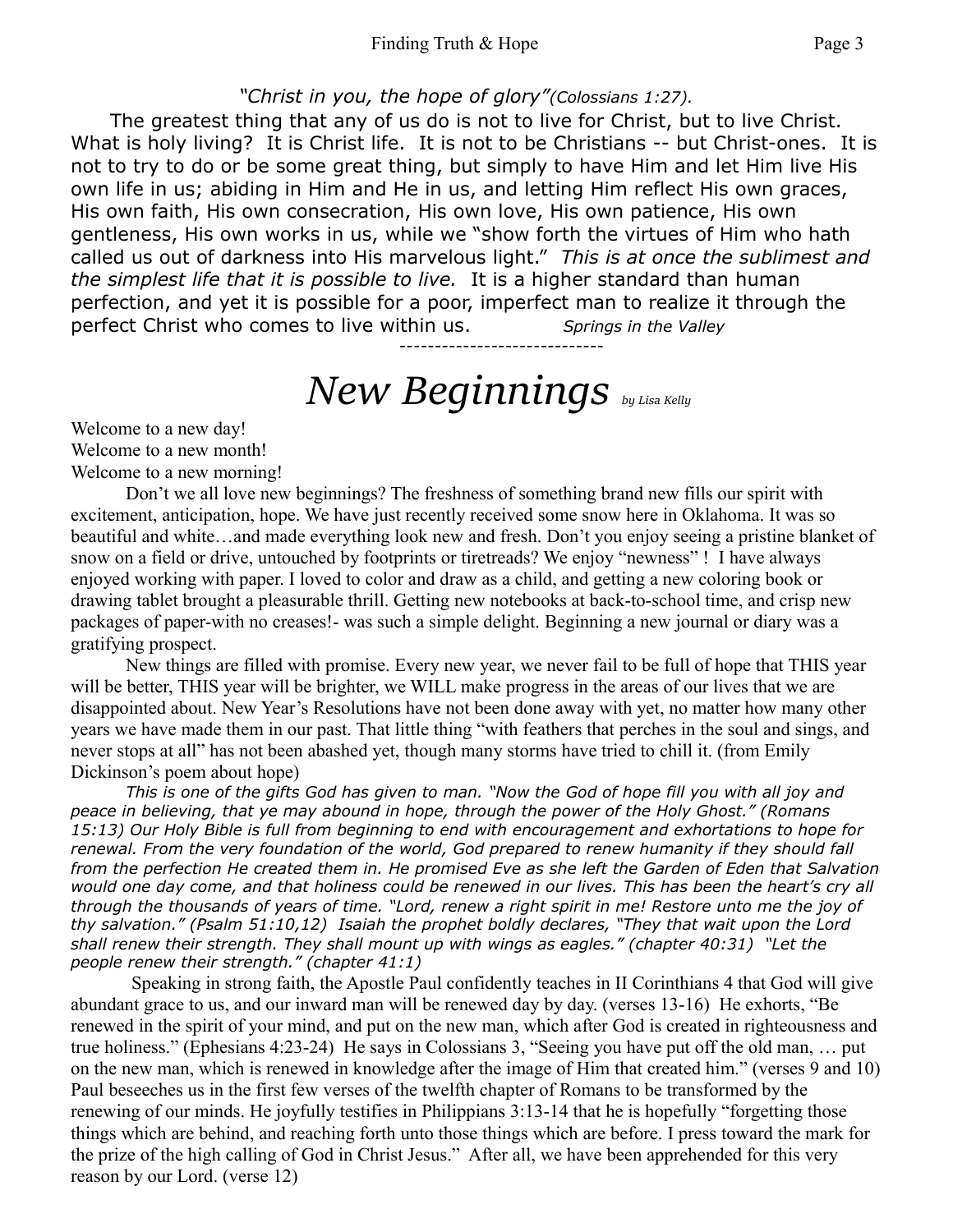"Every day is a fresh beginning, Every morn is the world made new. You who are weary of sorrow and sinning, Here is a beautiful hope for you, – A hope for me and a hope for you. Every day is a fresh beginning; Listen, my soul, to the glad refrain, And, spite of old sorrow and older sinning, And puzzles forecasted, and possible pain, Take heart with the day, and begin again." –Susan Coolidge

Perhaps you have been tempted to release your hold on the hope that THIS year you can grow in God's grace. I know I have asked myself many times, "How can I really do differently? How do I put to use the grace that God says is at my disposal? How can I really open this gift from Him?" (Are New Year Resolutions just to be thrown out?) I have some answers to share with you from Life's Guidebook. Another person asked the question this way, many years ago: "Wherewithal shall a young man cleanse his way?" (Psalm 119:9) The answer follows: "By taking heed thereto according to Thy word." This thread of thought goes on, "Thy word have I hid in mine heart, that I might not sin against Thee. I will meditate in Thy precepts, and have respect unto Thy ways." (verses 11 and 15) Familiarize yourself with the Word of God. Ask the Holy Spirit to apply the Word to you and your situation. Pray specifically, not just in generalities. This is how we renew our minds, as Paul encouraged us to do. Choose to submit yourself to the ways of holiness. That is what "putting on the new man" involves. Give God the permission, ALLOW Him, to bring about the changes you desire to see. Present yourself to Him confidently, knowing He is the Good Shepherd, and He will present you with the Present of His gracious, fresh renewal. Jesus tells us in John 15, "I am the True Vine. Abide in Me. He that abideth in Me,…bringeth forth much fruit. Keep my commandments, and ye shall abide in My love. These things have I spoken unto you, that my joy might remain in you, and that your joy might be full."

The wonderful song, Amazing Grace, expresses vibrant hope that we can sing out as we begin this new day or month or year: "Through many dangers, toils, and snares I have already come; 'Tis grace has brought me safe thus far, and grace WILL lead me home." Plunge into the "pristine snow" of this new day or month or year full of hope!

"Do not look forward to the changes and chances of this life with fear; Rather look to them with full hope that, as they arise, God, whose you are, will deliver you out of them. He is your keeper. He has kept you hitherto. Do you but hold fast to His dear hand, and He will safely lead you through all things." –St. Francis De Sales --Lisa Kelly  **------------------------------------**



*Suffer the little children to come unto me and forbid them not; for of such is the kingdom of God.* Mark 10:14

#### Culiacan, Sinaloa, Mexico 2000

As our plane lifted from the airport of Culiacan, Mexico, Charlotte looked out over the city and wondered how many in this large metropolitan did not know God's saving grace. "There must be thousands of children growing up without knowing that Jesus loves them," she murmured to herself. The little church where she and her husband James were ministering had been full every night of the four-day meeting, but that was such a few in comparison to the city's many inhabitants. She wiped tears as she thought of their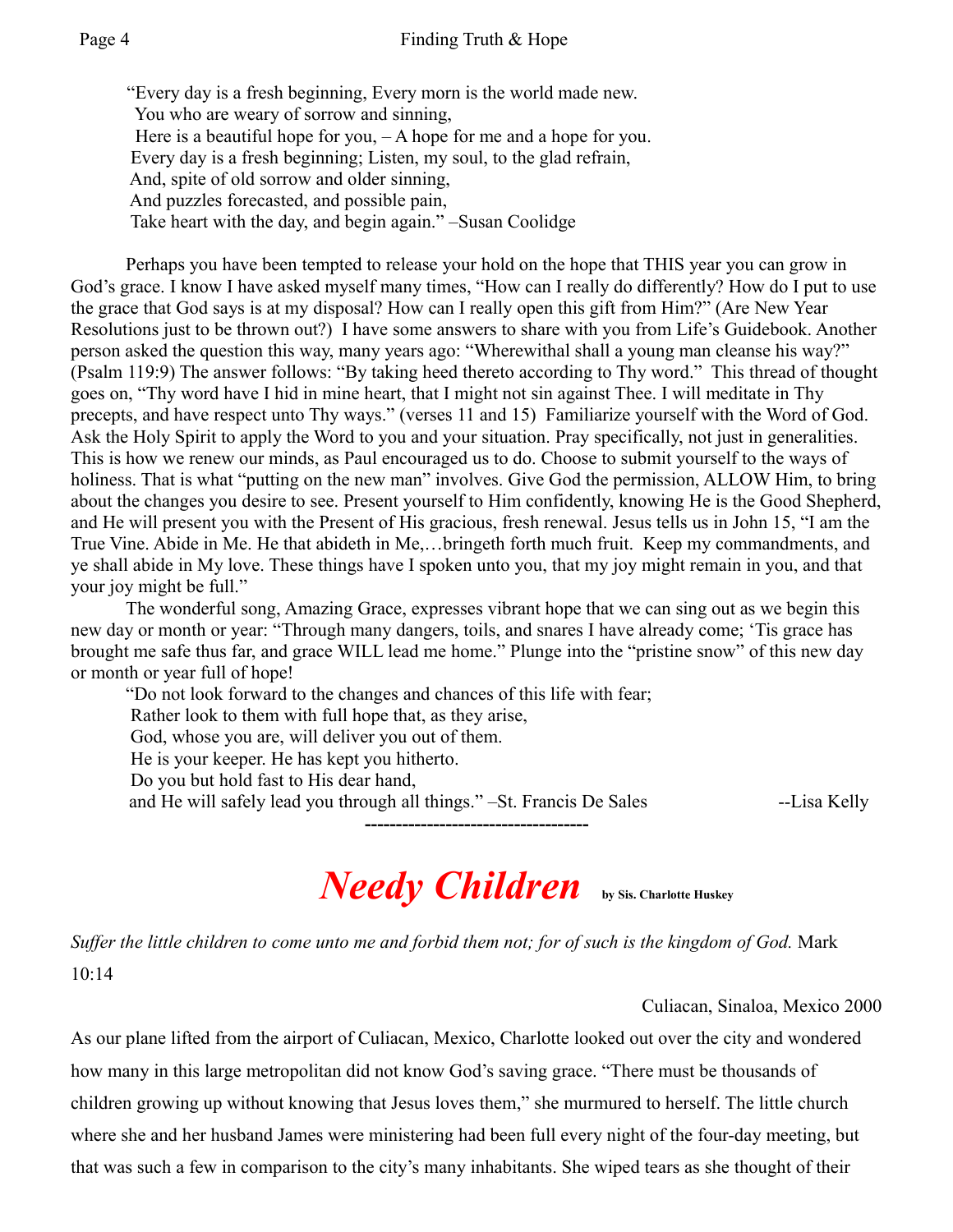suffering through life and where they might spend eternity.

About 40 children attended daily. How eagerly they sang, and when the lecture for the adults started, they hurried out to listen to a children's Bible lesson. That was only forty of the many hundreds of spiritually hungry children in the area.

According to Child Evangelism Fellowship, 3/4 of the world's children are without knowledge of Christ. One Newsletter from World Vision said, "One-third of the world's population is younger than 15. They estimate that more than 80% of the world's young people are growing up in non-Christian settings or non-Christian homes. Approximately 1 million children are estimated to be in the Asian sex trade." Charlotte wiped another tear.

The thought that many may never hear about Jesus, brought sadness to Charlotte's heart. All innocent children belong to God; however, those without Jesus as their helper will make choices that will cause them to have unhappy lives. Moreover, what will happen when they must give account for their actions in life?

A friend in Culiacan was raised in a non-Christian home. She knows it is important for children to understand the message of salvation. Although she teaches 41 second graders everyday from 8:00 a.m. to 2:00 p.m., when there is worship at the church she cheerfully takes the children up on the open air second story of the chapel for a Bible lesson on their level. Also, every Friday she and others from the congregation go to a suburb and have children's meeting in a vacant lot. Several children and one young man have been saved at those gatherings. He was baptized at the small chapel in November.

One time when Charlotte was in Sinaloa, she visited the tomato ranch with Sis. Minerva. They had to park on the road beside the irrigation ditch and walk about a mile into where the workers lived. On one side of a gray-water ditch were acres of beautiful ultra-modern greenhouses, perfect for producing strong healthy tomato plants. On the other side of the ditch, were rows and rows of long low cement buildings that housed the 2,000 plus emigrant workers the months they worked at the ranch. In each 15' X 10' stall-like room lived one entire family. The stall-like home contained one room with a door and a porch in front of the room the same size as the room.

While the tomato plants had perfect growing conditions, the families who cultivated the tomatoes endured the worst of living conditions. Sun beating on the tin roofs made the heat inside the cement room unbearable, so the porch served as bedroom, kitchen and sitting room. There was a central bathhouse, a cement slab with water in which to scrub dirty clothes and a pipe to get water to carry back to their temporary homes.

Among this extreme poverty, bright faced happy children came running to meet them. Sis. Minerva had been teaching Bible lessons at this ranch for about four years. Many children had prayed for Jesus to come into their heart.

It is hard to imagine the kind of lives these children will live, but one thing is certain: their lives will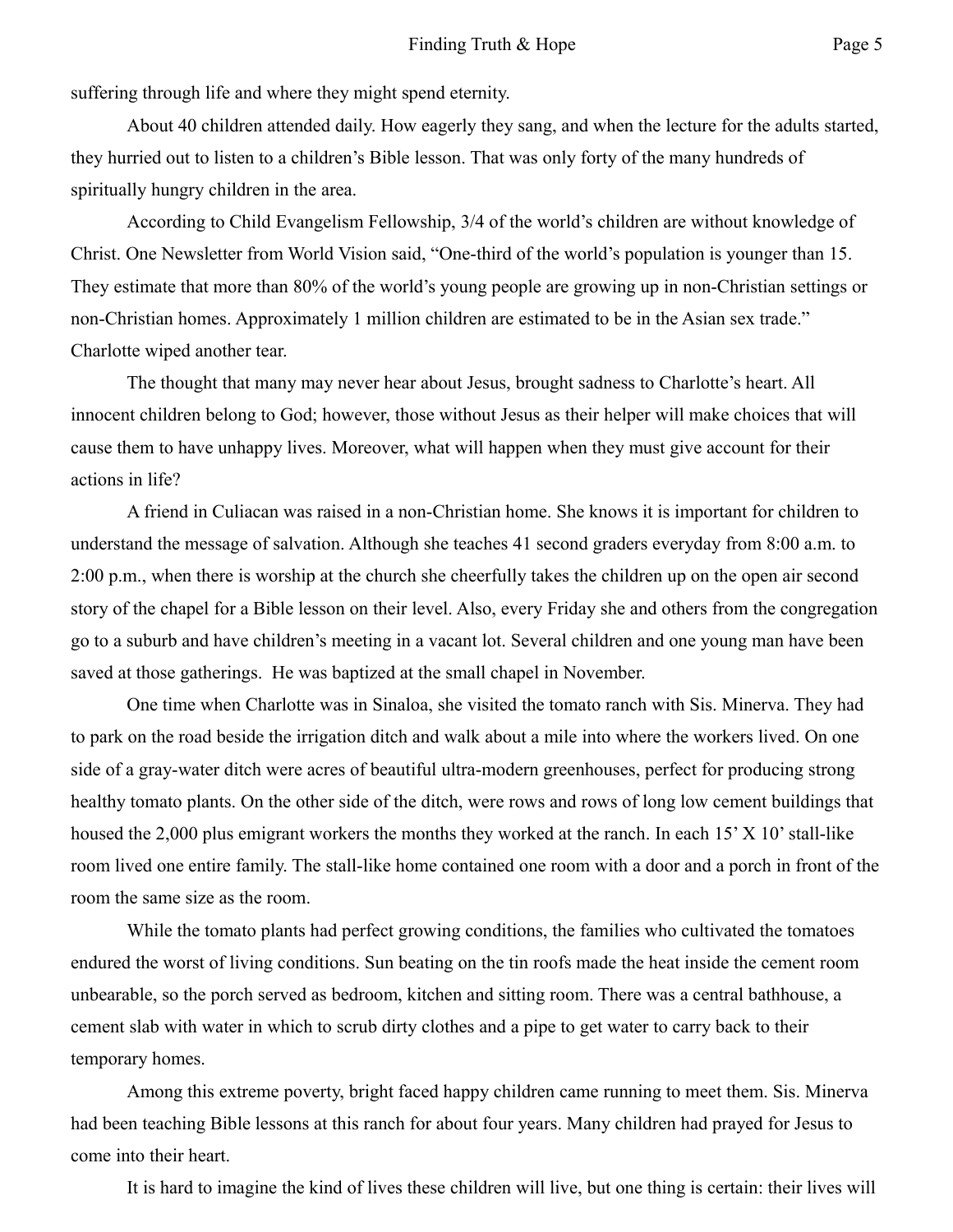be easier with Jesus in their hearts. Each year these workers return to their homes in other states. Some never come back to Sinaloa, however those who accept the Gospel carry it back with them. Although they know very little doctrine, they know to call on Jesus when they need help.

Before Charlotte and James arrived home from Culiacan, Charlotte promised by faith to send a monthly offering to Mexico. This is being taken care of through the Spanish Publishing account. Sis. Minerva is a widow. Throughout the fifteen years we have known Sis. Minerva, she has consistently worked to bring people to Christ. We are hoping this offering will help her and others have more time to teach about Jesus.

Lionel Hunt, in *Handbook of Children's Evangelism,* said that 85% of all Christians are saved between ages 4-14. It is true that some who get saved will not remain faithful; however, remembering the blessing felt in childhood has caused many to come back to the Lord. A recent study by the Barna Research Group, showed "the probability for young people from ages 14-18 to be saved is 4% while adults (ages 19 till death) is 6%." From this information we can see the importance of introducing children to Jesus. It is less likely they will become Christians at a later age. Another report stated, "In 2018 there were over 73.4 million children in the United States, including 23.1 million preschoolers and 25 million ages 6-11, and 24.3 million ages 12-17." All these children belong to the Lord while they are innocent. What will happen to children who are not saved in their tender years?

What are we doing to help stay the hand of Satan against the children? Are we helping children in and around our homes? They are God's little people. Jesus said, "Take heed that ye despise not one of these little ones; for I say unto you, that in heaven their angels do always behold the face of my Father which is in heaven. For the Son of man is come to save that which was lost. How think ye? If a man have an hundred sheep, and one of them be gone astray, doth he not leave the ninety and nine, and goes into the mountains, and seeks that which is gone astray? And if so be that he find it, verily I say unto you, he rejoices more over that sheep, more than of ninety and nine which went not astray. Even so it is not the will of your father which is in heaven, that one of these little ones should perish." Matthew 18:10-14. What are we doing to keep one of these little ones from perishing? And are we teaching our sons and daughters their duty to the lost children?

Romans 14:7, reads, "None of us liveth to himself, and no man dieth to himself…As I live, saith the Lord, every knee shall bow to me, and every tongue shall confess to God." Will some children that we could reach for Jesus not bow to Him until the Day of Judgment, when it is too late?

Jesus said, "He that believeth and is baptized shall be saved; he that believeth not shall be dammed?" Do we believe what Jesus said? If so, what are we doing to help innocent children to believe in Him? Are we obeying Christ's last commandment*?* Mark 16:15, "Go ye into all the world, and preach the gospel to every creature." Do not wait! Begin now to help the children around you.

Sis. Vera Forbes was old and whited haired, but she evangelized children in the apartment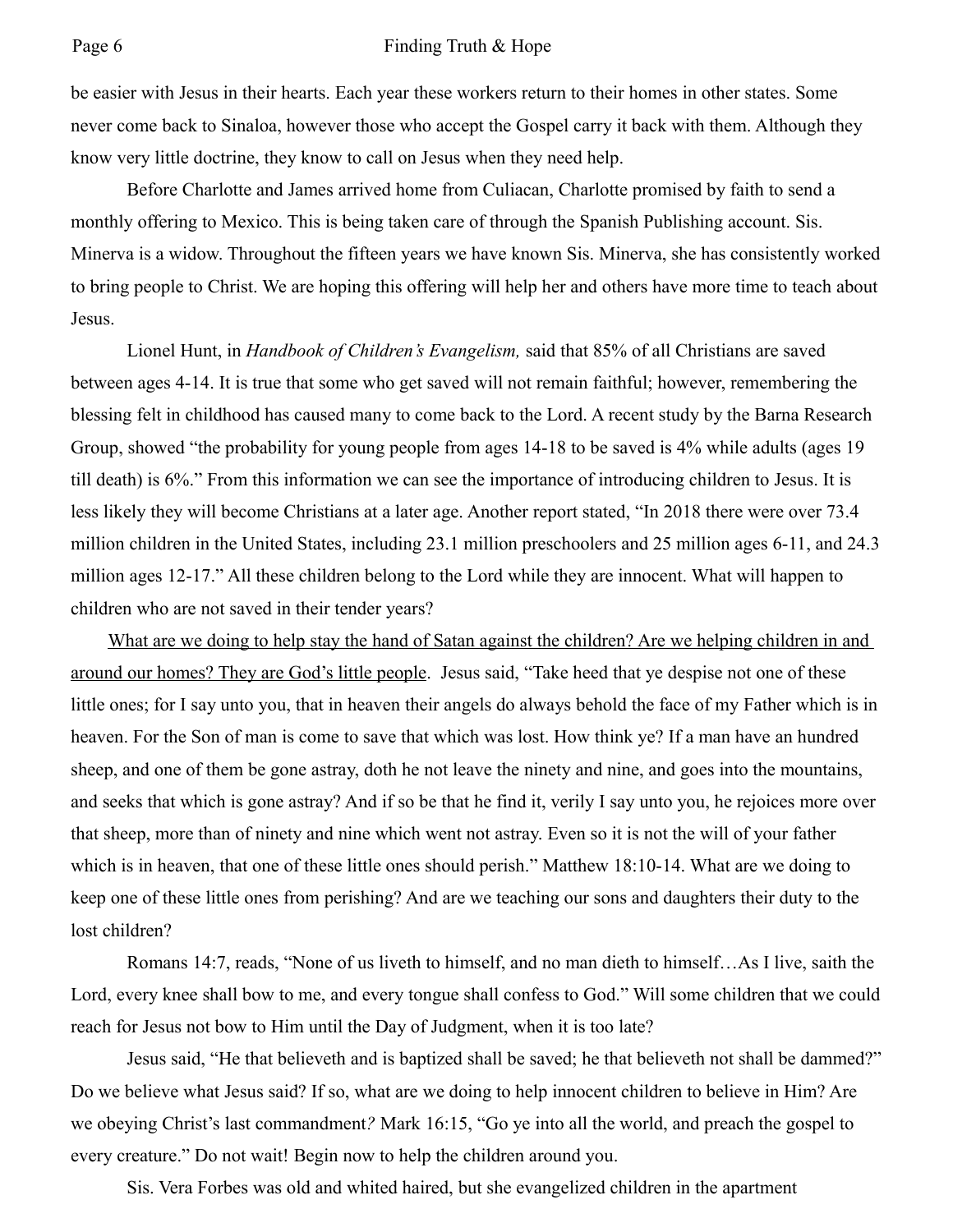complexes. She would stand at intersections where many children passed on their way home from school and would give out portions of scripture and character-building stories. When the children stopped to get the paper, she offered to have Bible class in the children's yard or home. Soon she was having a Bible class once a week in each of five different neighborhoods. The Sunday school at Pacoima, California, where she attended, doubled in size, and then tripled. The church bought a large bus in which to bring the many children to Sunday school.

I believe we could each invite children into our home and show them love while telling them about Jesus and helping them to memorize scripture. Eternity alone will reveal the good from such efforts.

Daniel Webster said, "If we work upon marble, it will perish; if on brass, time will efface it; if we build temples, they will crumble into dust; but if we work upon immortal souls, and infuse them with principles, with the fear of God and with love for others, we engrave on those tablets something that will brighten eternity."

Questions for discussion:

- 1. What was Charlotte seeing from the airplane?
- 2. What was she thinking?
- 3. Did the tomatoes or the children have better living conditions?
- 4. Most Christians are saved before what age?
- 5. What did the shepherd do to find one sheep that was lost?

---------------------------

6. What must a child do to be saved?

Are you obeying Jesus last command?  $-Sis$ . Charlotte Huskey

# *It Couldn't Just Happen*

In all creation we can admire the wisdom and power of the Creator. Ants are tiny and very weak, yet they are hard workers, industrious in gathering proper food. God gave them such wisdom that they prepare their winter food supply in the summer when food is plentiful.

There are many different kinds of ants, and there are many amazing patterns in ant behavior. One of the strangest patterns is found among South America's "army" and Africa's "driver" ants.

These ants march in columns, attacking and eating any living thing in their path. In some parts of the world it is dangerous to tie up an animal because if a column of army ants comes by, it will bite the animal to death, and eat it.

You may remember in the story of Samuel Morris that his cruel captors planned a slow death for him by means of the dreaded driver ants. If God had not miraculously delivered him, he was to be buried up to his neck. His mouth would have been propped open and smeared with a sweet mixture to attract ants from a nearby anthill. The driver ants would have then devoured his flesh bit by bit. Then, after the ants had cleaned his bones of every bit of flesh, his white skeleton would have been hung up for everyone to see.

The army ants march in a long column, with soldier ants at the head. Worker ants follow, many carrying the larvae of the next generation. These larvae give off a certain message. As long as the message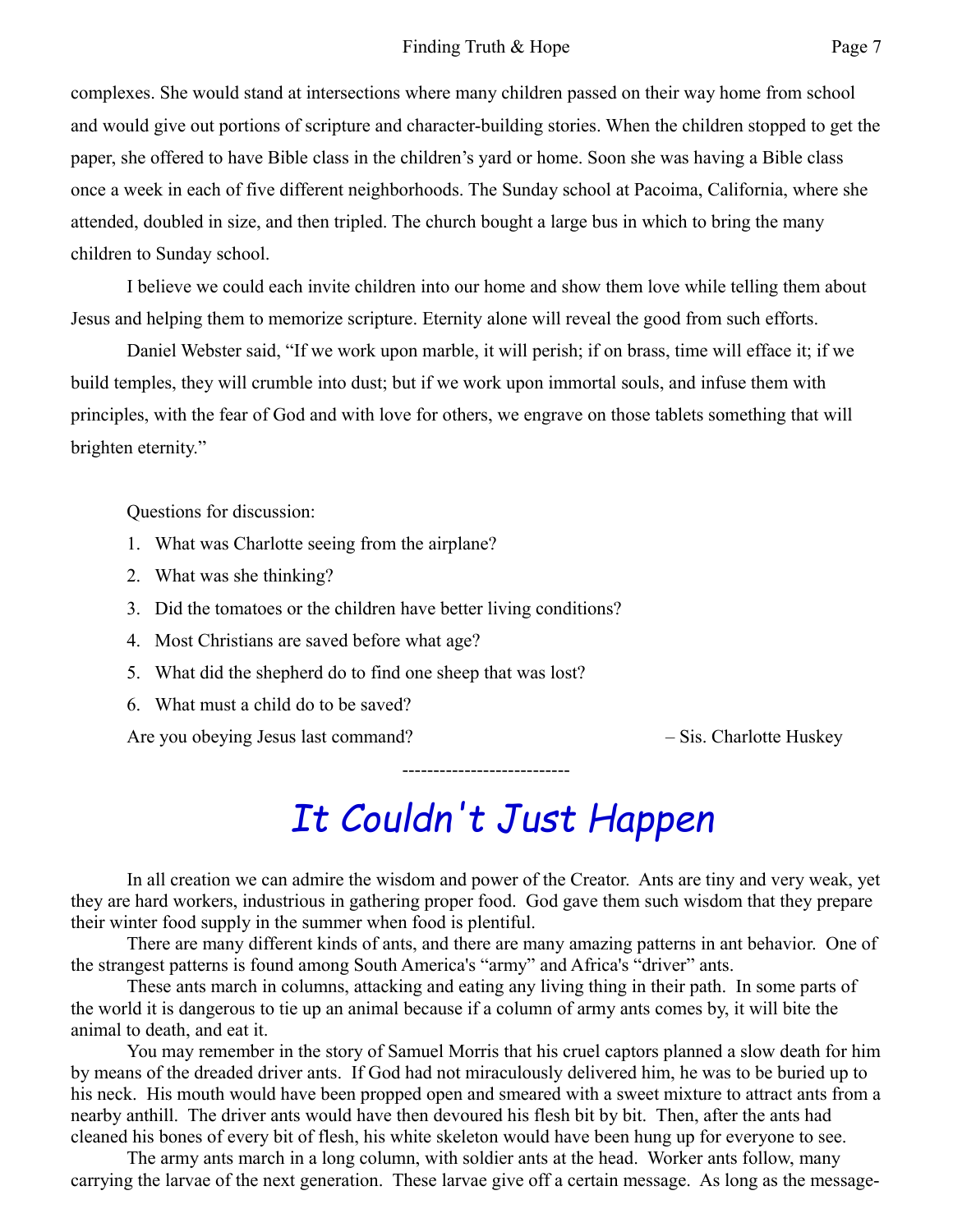scent is given off, the army keeps on marching.

In the  $G$ 

But when it is time for the larvae to hatch into ants, the army halts. The soldier and worker find a place between tree roots or stones and literally create a living nest from their own bodies.

The living nest of clinging ants has rooms where the birthing infants can be placed. It has passageways along which others can travel and a chamber for the queen. The queen begins to swell and within a week, she starts to lay eggs. In a few days there are some 25,000 eggs in the living nest. At the same time, the birthing ants in the other rooms begin to emerge, to become the workers who will carry the just laid eggs!

The army, with it's 25,000 new recruits, many carrying the eggs of its next generation, marches off again, ready to attack, kill, and eat. Even the largest of animals run from army ants! The individual may be small. But enlisted in an army, the marching ant is one of the most feared of jungle creatures!

Science fiction stories and movies have told of vicious giant ants or other insects that took over the world. This is not possible for an interesting reason. While there are millions of kinds of insects, all have one common trait that limits their size. Insects have no lungs. Instead they have breathing tubes that run the length of their bodies. These tubes draw oxygen from the air. While some insects have ways to pull air into the tubes, the longer the tube, the less effective they are in providing the oxygen all living animals need.

Because of the way insects breathe, they cannot grow into giant size and live! Larger insects would never be able to absorb the amount of oxygen they would need to keep them alive. It is easy to see the hand of God in this. He did not create the earth to be mastered by insects, but to be for mankind. In His wisdom, He designed insects with a built-in limitation that guarantees they will never supplant human beings as masters of His world. --Sis. Nelda Sorrell Reference: *It Couldn't Just Happen* by Lawrence O. Richards

--------------------------

 A terrible storm was raging at the mouth of Cape Town Harbor, and anxious watches awaited the arrival of the 'S. S. Dunvegan Castle.' Would she gain the harbor in safety? Already she was at the entrance, and was almost in calm water when she collided with the pier. It was evident that great damage had been done, not only to the vessel, but also to the pier; for big blocks of masonry had been dislodged.

 When the storm had subsided, the amount of damage had to be discovered. Cape Town boasted of many brave divers, but none to compare with Palmer – strong, resourceful, and sucessful. To him fell the work of inspection. A bulky, ungainly figure he appeared as he stood ready to make the descent, having first assured himself that all was in order. His final instructions were to the man above that he be on the look-out for any signal he might make below.

 "Look alive, Jack, and whatever you do, keep the signal cord free and in order; my life may depend on that." The sea was calm, and he easily discovered the damage done as he inspected the blocks of fallen concrete.

 But suddenly something darted out from a crevice in the rocks, and gripped his arm as in a vice. In a moment of appalling horror, Palmer realized that he was in the grip of an octopus! Even as the horrible certainty came upon him, another tentacle was flashed around his leg and yet another around his chest, and he was held in deadly embrace.

 He was helpless, held in the vice of iron. What could he do? Absolutely unable to deliver himself, he knew that one chance alone was his, and that was to get help from above. Yes, in his despair, he knew that 'UP THERE' lay his only hope. Help from above, or destruction, that was what it meant. With all the energy of despair he pulled the signal cord. Would Jack "look alive"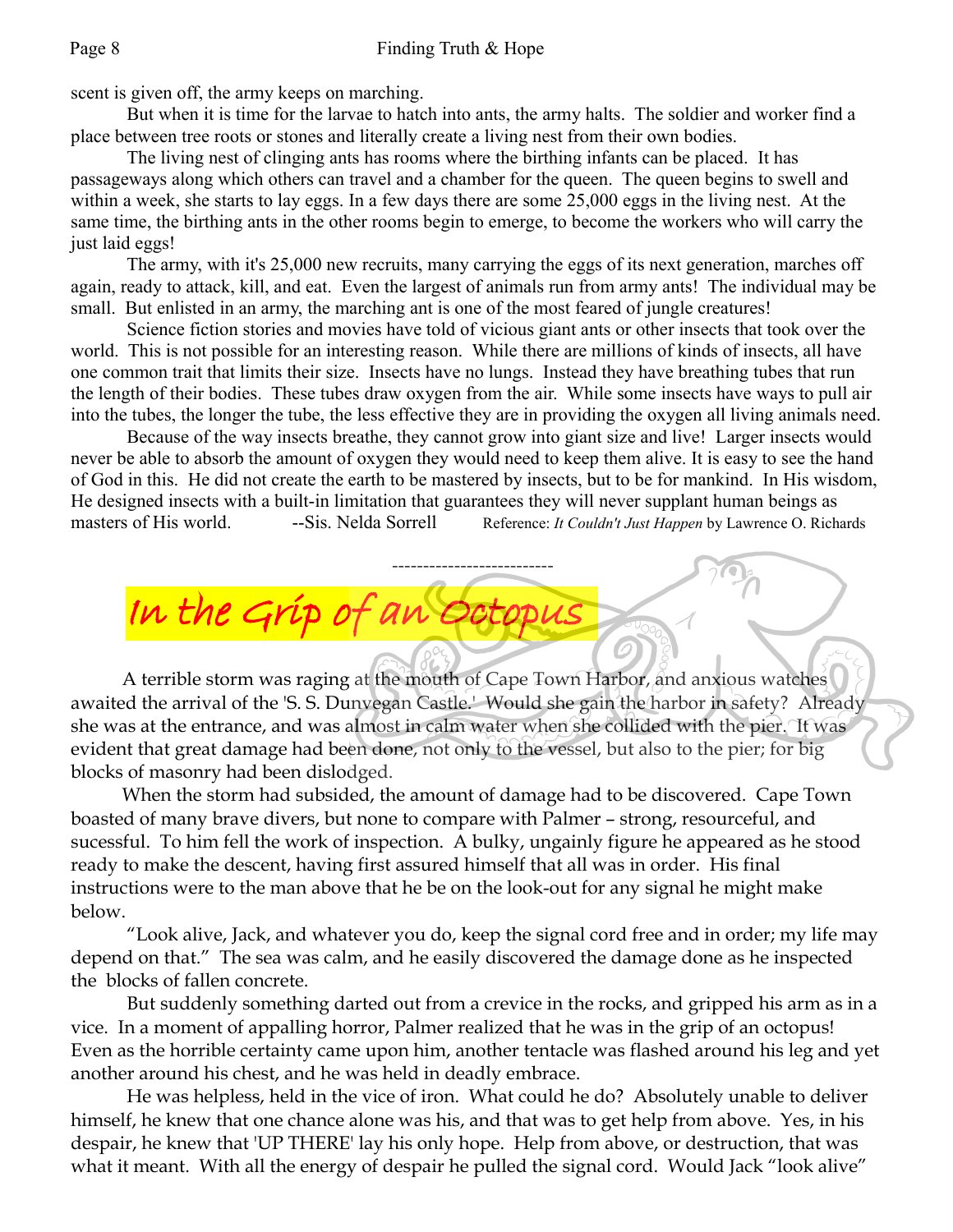as he had charged him? Would he heed his despairing signal and give him the only help remaining? If not, a ghastly death awaited him.

 In the torturing suspense that followed, with the diabolical eyes of his tormentor glaring at him,the moment of awful stillness that intervened seemed to him an eternity crammed with horrors.

 But,thank God, Jack's strong hand was on the lifter, and Palmer, to his infinite relief, found that he was rising. But his enemy was rising with him! There was no loosening of his grip! Oh, that awful clutch, and the leaden weight, all about him! Still there was hope, for help was coming from above. Up, up, he went, the light growing stronger, and the pressure less, till at last the worst suspense was over and the glad light of day shone on his dripping helment. The surface of the water was reached.

 "Man alive! What's up now?" was Jack's remark, as Palmer and his close clinging enemy came into sight.

 Knife and axe were used to hack and hew as, bit by bit, the long clinging arms of the octopus, twelve feet long were cut away. It was no easy matter; as the tentacles were lined with hundreds of tiny suckers. But at last Palmer was a free man. Once, tied and bound, once in the depths, he now stood free and unshackled in God's sunshine.

 The face of a black spider, magnified, is said to be the most vicious sight in all the realm of Nature's monstrosities; but the octopus has all the horrors of the spider magnified ten thousand times. It has a round body, and on either side are four ribbon-like tentacles. When it travels, these tentacles are closed like an umbrella; but if a victim is sighted, those great leathery arms open and grasp the object so quickly that escape is almost impossible. It secrets itself in the most beautiful rock caverns. Its presence cannot be detected even by a ripple on the surface of the sea. At such times, the tentacles feel out in every direction.

 The first contact is a gentle brushing of the delicate ends; then the great leathery arm is thrown about the victim. If one is not sufficient, another tentacle encircles. On the underside of these spidery arms, there are two rows of cup-like sucking disks. There are twenty-five in each row, fifty to each tentacle, making four hundred in all. The tubes can be thrust out or withdrawn at will. They can be thrust into the flesh of the victim more than an inch. All these sucking cups can draw every drop of blood from the man or an animal. They do not eat their prey—they absorb it. The arms are so slick and fibrous that they cannot be cut with a knife. It is nearly impossible to tear away from the octopus; an attempt only ends with a firmer grasp; the monster clings with more determined force. Every effort, every struggle, produces a tightening of the ligatures.

 In the octopus we have the best illustration in all nature of the processes of sin. It begins with the innocent, harmless touch; then the vise-like coils of habit, and finally the utter ruin. Once we tamper with the first taste or touch, whether it be appetites, habits, or giving way to the baser passions, the beginning seems harmless, but the blood-sucking tentacles soon enfold the victim, then the drawing out process soon takes away character, will-power, and conscience. Just as the victim is helpless within the coils of the octopus, so it is with sin. When these are gone, all that is worth while of the life's finest and best is absorbed.

 When the octopus finishes with its victim, only the shadowy skeleton remains. Victims of sin have only a skeleton of manhood left; every god-like emotion absorbed and gone. The octopus first stupefies its victim, and then paralyzes it. Even so, in the paralyzing power of some deadly sin which has its grip on the soul, and from which a man is absolutely unable to free himself, there is nothing for it, but to get HELP FROM ABOVE. --Pilgrim Tract Society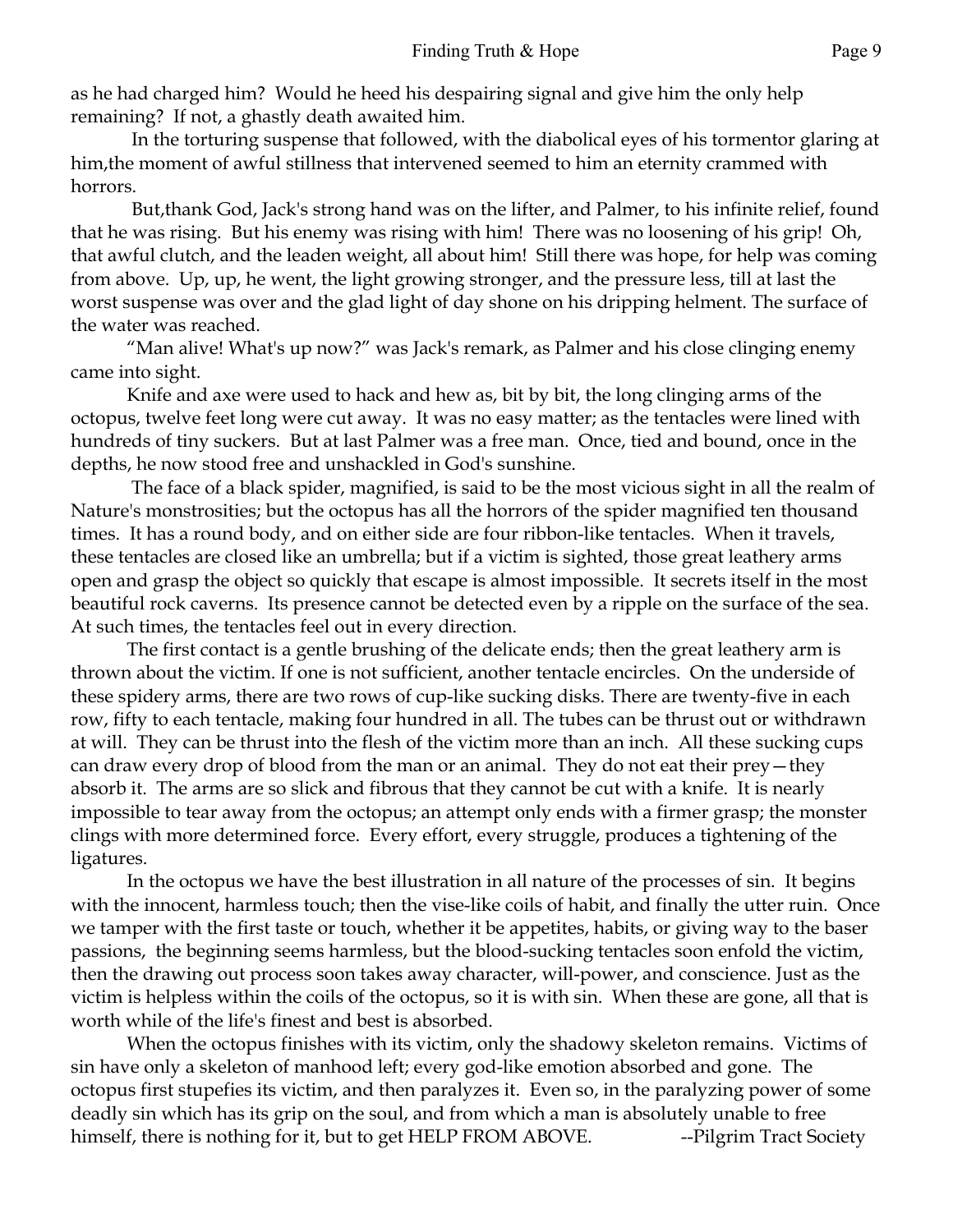# Everyday Inspiration. . .

#### **HOLY ADRENALINE**

"Strengthened with all might, according to His glorious power, unto all patience and longsuffering with joyfulness;" (Colossians 1:11).

 God living inside us through His Holy Spirit gives us power, a kind of holy adrenaline. You may be a single woman. You may have lost a spouse. You may be surrounded by children and their needs. You may be in a difficult marriage. Whatever the place, God has promised you the resources through His grace to live there.

#### **IMMERSE YOURSELF IN SINGING**

"Sing unto the Lord, bless his name; shew forth his salvation from day to day" (Psalms 96:2).

 Music impacts us. That's why singing quickly uplifts your spirits. More than once, I've been walking down the street pondering my problems, and a song will come to my heart. The song reminds me of exactly what I need in that moment, whether it's a reminder that God is good or everything will work out. Since songs provide the background for your life, why not make sure that background will strengthen you in your faith?

#### **DEALING WITH DEPRESSION**

"And if thou draw out thy soul to the hungry, and satisfy the afflicted soul; then shall thy light rise in obscurity, and thy darkness be as the noon day:" (Isaiah 58:10).

 The prophet Isaiah seemed to understand that one of the best ways to deal with depression is to get active and involve yourself in someone else's life. The Hebrew word for gloom means a kind of darkness. It makes life obscure. But when we feed the hungry or help the sick, our world brightens and our energy level soars. Reaching out in service turns on the light for all of us.

#### **SPIRITUALLY STRONG**

"For I long to see you, that I may impart unto you some spiritual gift, to the end ye may be established;" (Romans 1:11).

 In this verse, Paul is talking about a particular kind of blessing: a spiritual gift. The Greek word is charisma, a grace-gift that empowers us to work on behalf of God's Kingdom. It's given to us freely; we don't have to do anything to earn it. We can't see this kind of blessing, but we can feel it's power. It fills our lives with love, joy, and peace. We are spiritually strong. We have abundant life.

#### **SURRENDER**

"For to be carnally minded is death; but to be spiritually minded is life and peace" (Romans 8:6).

 All through the Bible, God promises peace to His people. And yet our lives and hearts are all too often shaken by conflict and fear. How can we access the peace that God promises? How can we experience it as more than a fleeting emotion? The apostle Paul gives the answer here: We need to surrender our thoughts to the Holy Spirit. This isn't easy. It takes discipline. In another verse, Paul calls it, "Taking every thought captive." But it's well worth the effort.

From Everyday Inspiration from God's Word, published by Barbour Publishing Inc. Used by permission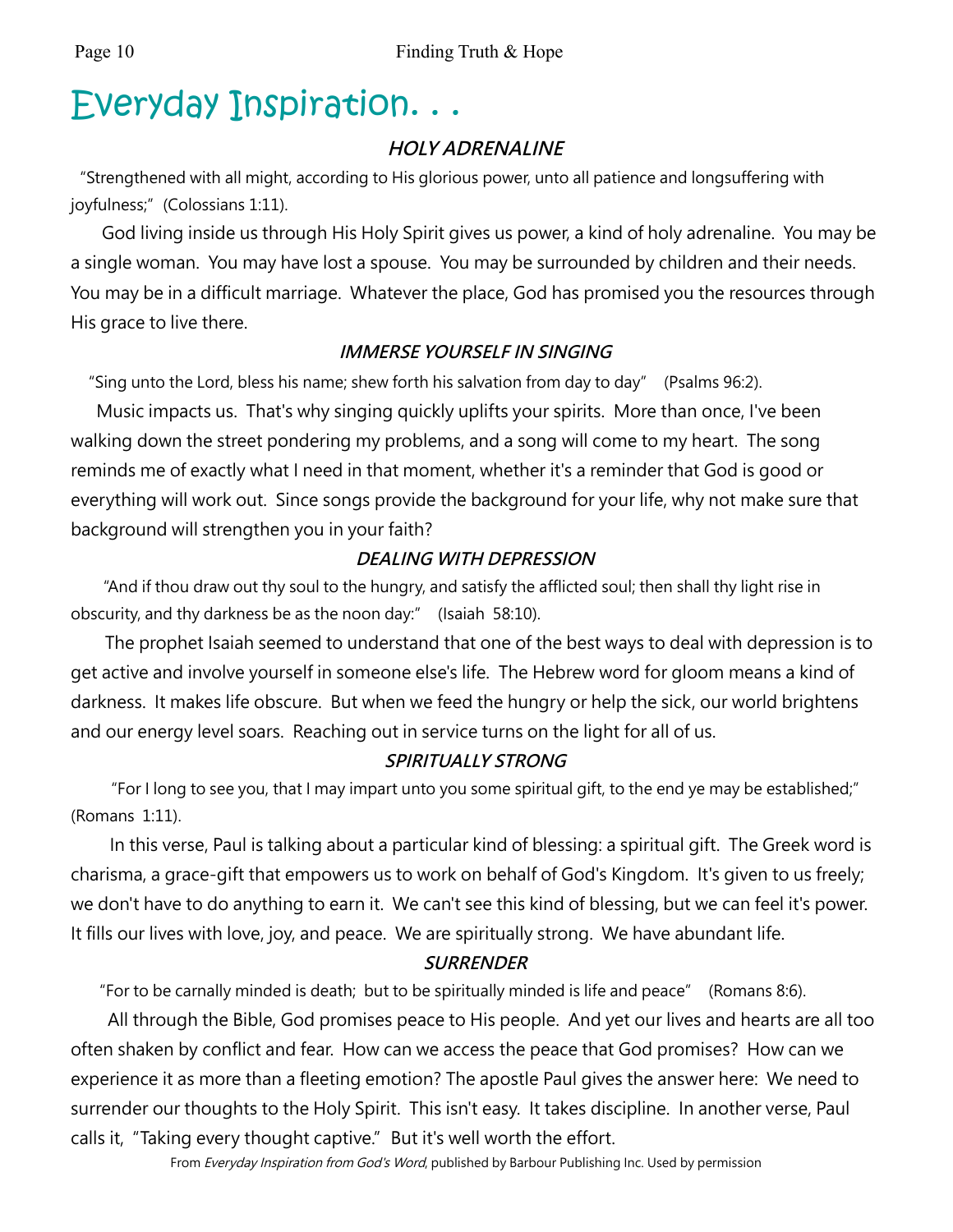### *"God, even our own God." (Psalm 67:6) "When ye pray, say . . . Father" (Luke 11:2).*

 It is strange how little use we have made of the spiritual blessings which God gives us, but it is stranger still *how little use we make of God Himself.* Though He is "our own God," we apply ourselves but little to Him. How seldom do we ask counsel at the hands of the Lord! How often do we go about our business without seeking His guidance! In our troubles how constantly do we strive to bear our burdens ourselves, instead of casting them upon the Lord that He may sustain us! This is not because we *may* not, for the Lord seems to say, "I am thine, soul; come and make use of Me as thou wilt; thou mayest come freely to my store, and the oftener the more welcome." It is our own fault if we do not make free with the riches of our own God. Then, since thou hast such a Friend, and He invites thee, draw from Him daily. *Never want when thou hast a God to go to; never fear or faint whilst thou hast God to help thee; go to thy treasure and take whatever thou needest-- there is all that thou canst want.* 

 Learn the divine skill of making God all things to thee. He can supply thee with all; or, better still, He can be to thee instead of all. Let me urge thee, then, to make use of thy God. Make use of Him in prayer; go to Him often, because *He is thy God.* Oh, wilt thou fail to use so great a privilege? Fly to Him; tell Him all thy wants. Use Him constantly by faith at all times. If some dark providence has beclouded thee, use thy God as a "sun"; if some strong enemy has beset thee, find in Jehovah a "shield"; *for He is a sun and a shield to His people.* If thou hast lost thy way in the mazes of life, use Him as a "guide"; *for He will direct thee.* Whatever thou art, and wherever thou art, remember God is just *what thou wantest,* and just *where thou wantest* and that He *can do all thou wantest! Charles H. Spurgeon.*

### Churchofgodmeetings.com

| May $27$ - June 5 | Guthrie, OK        | Campmeeting |
|-------------------|--------------------|-------------|
| June 8-12         | Holly Hill, SC     | Campmeeting |
| June 14-19        | Greenbank, WV      | Campmeeting |
| June 28-July 3    | Loranger, LA       | Campmeeting |
| June 29-July 3    | Fresno, CA         | Campmeeting |
| July 15-24        | Monark Springs, MO | Campmeeting |
|                   |                    |             |

## Fanning the Flame

(Edited excerpts of message at Neosho, MO 4-3-2022 by Sis. LaDawna Adams)

 There are tools the Lord gives us to better our marriages and homes. Our marriage needs to be more than just a certificate on the wall! Our vows are "for better or for worse, for richer or for poorer, in sickness and in health." I think there ought be vows for "in radiance and in wrinkles, thin waist lines and in thick ones, and lots of hair and thin, or none."

 Romancing the marriage -- fanning the flame; if you've lost that art, flirt with your companion! Things that make your eyes sparkle. . . the smile, that look, the chemistry. How did you look on that first date? Weren't you your best? Help your companion realize, "You're the one I love!" "You're the object of my affections!"

 Do you think this is frivolous? Well, let me tell you how much the Lord loved you! How ardently! You are the object of His affection. "Yea, I have loved thee with an everlasting love: therefore with lovingkindness have I drawn thee" (Jer. 31:3 ). Did you know that John 3:16 is a love letter? I want you to look at Eph. 5:25 in a new light! "Husbands, love your wives, even as Christ also loved the church, and gave Himself for it." He created it as a pattern for His church.

 All some men want is to be head of the wife, or a dominating factor for wife and children. Nothing is mine anymore, it is ours! I'll do anything for you! It's a big deal. There is a beauty in that. I've heard of a boss, who is a good boss, his employees will almost kill themselves for him.